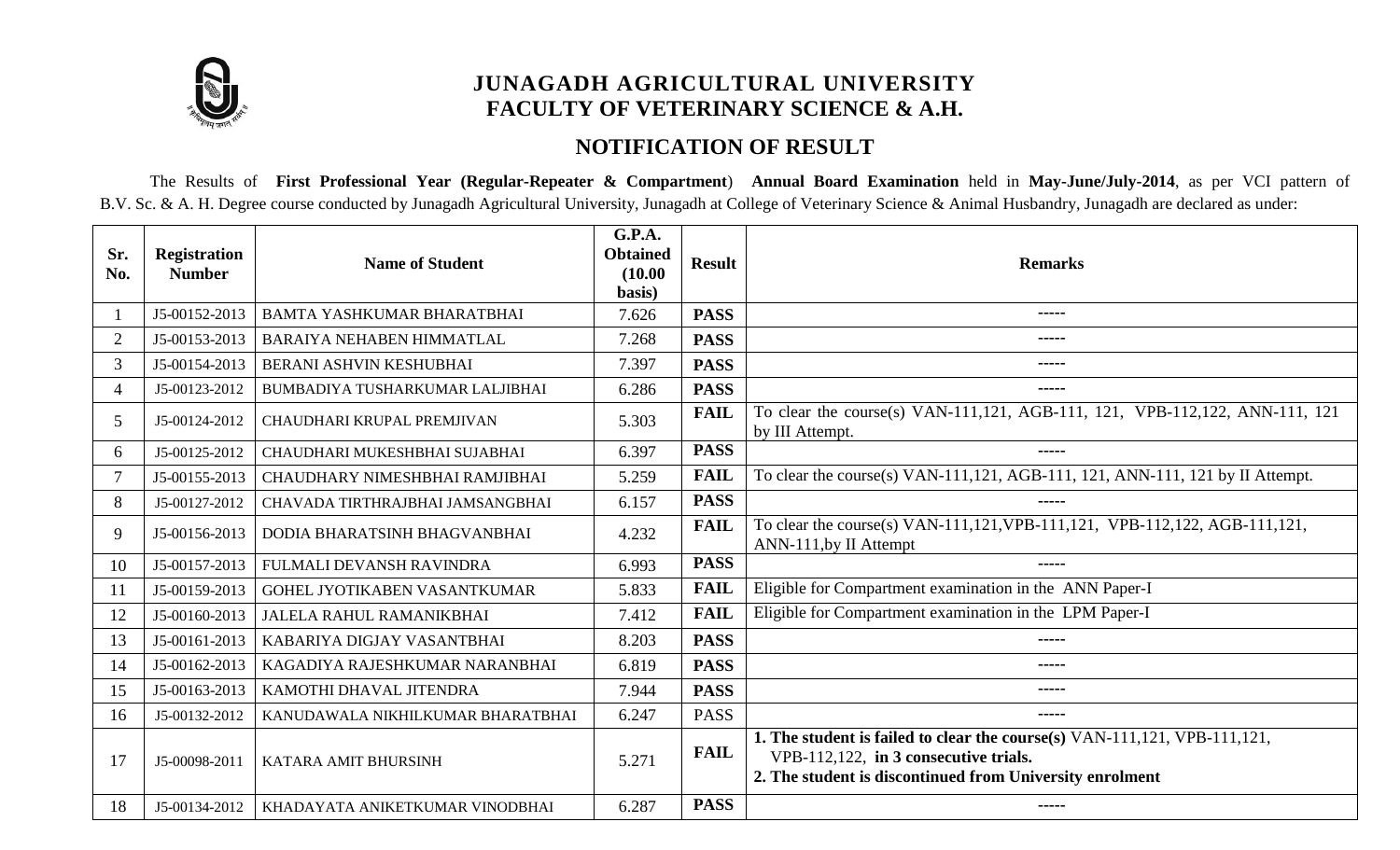| Sr.<br>No. | <b>Registration</b><br><b>Number</b> | <b>Name of Student</b>         | G.P.A.<br><b>Obtained</b><br>(10.00)<br>basis) | <b>Result</b> | <b>Remarks</b>                                                                                       |
|------------|--------------------------------------|--------------------------------|------------------------------------------------|---------------|------------------------------------------------------------------------------------------------------|
| 19         | J5-00135-2012                        | KHANT MALHAR RAMESHKUMAR       | 5.500                                          | <b>FAIL</b>   | Eligible for Compartment examination in the VAN Paper-I, VPB (Bio) Paper-I                           |
| 20         | J5-00164-2013                        | KUMBHANI TAPANKUMAR RAMNIKBHAI | 8.453                                          | <b>PASS</b>   | -----                                                                                                |
| 21         | J5-00136-2012                        | KUMBHAR SANJAYKUMAR AMBALAL    | 6.465                                          | <b>PASS</b>   | -----                                                                                                |
| 22         | J5-00165-2013                        | LUHAR DEEP KIRITBHAI           | 7.683                                          | <b>PASS</b>   | -----                                                                                                |
| 23         | J5-00166-2013                        | MARU PRASHANTKUMAR MAYURBHAI   | 5.826                                          | <b>FAIL</b>   | Eligible for Compartment examination in the VAN Paper-I                                              |
| 24         | J5-00167-2013                        | MATHAKIYA SAKIR ABDULBHAI      | 5.572                                          | <b>FAIL</b>   | Eligible for Compartment examination in the VAN Paper-I, ANN Paper-I                                 |
| 25         | J5-00168-2013                        | MEGHNATHI MANSIBEN KANTIGAR    | 6.949                                          | <b>PASS</b>   | -----                                                                                                |
| 26         | J5-00169-2013                        | MEHTA SMEET ASHVINKUMAR        | 6.349                                          | <b>PASS</b>   | -----                                                                                                |
| 27         | J5-00170-2013                        | NAGHERA JAYENDRA HAMIRBHAI     | 4.252                                          | <b>FAIL</b>   | To clear the course(s) VAN-111,121, VPB-111,121, VPB-112,122, AGB-111,121,<br>ANN-111, by II Attempt |
| 28         | J5-00143-2012                        | PARIKH GAUTAMKUMAR RAMBHAI     | 6.022                                          | <b>PASS</b>   | -----                                                                                                |
| 29         | J5-00172-2013                        | PATEL JAY SURESHBHAI           | 7.214                                          | <b>PASS</b>   | -----                                                                                                |
| 30         | J5-00173-2013                        | PATEL SAULKUMAR PRAVINBHAI     | 6.488                                          | <b>PASS</b>   | -----                                                                                                |
| 31         | J5-00174-2013                        | PATEL SAURABH KANTIBHAI        | 7.263                                          | <b>PASS</b>   | -----                                                                                                |
| 32         | J5-00175-2013                        | PATEL VISHAL BHIKHABHAI        | 7.412                                          | <b>PASS</b>   |                                                                                                      |
| 33         | J5-00176-2013                        | PRAJAPATI NIRAV BHARATBHAI     | 5.567                                          | <b>FAIL</b>   | Eligible for Compartment examination in the VAN Paper-I, ANN Paper-I                                 |
| 34         | J5-00177-2013                        | RATHOD KRIPALSINH DAJIRAJSINH  | 5.996                                          | <b>FAIL</b>   | Eligible for Compartment examination in the ANN Paper-I                                              |
| 35         | J5-00178-2013                        | RATHOD UPENDRAKUMAR BHANJIBHAI | 5.112                                          | <b>FAIL</b>   | To clear the course(s) VAN-111,121, VPB-112,122, ANN-111, by II Attempt                              |
| 36         | J5-00179-2013                        | SANDIPKUMAR PALAS              | 7.122                                          | <b>PASS</b>   | -----                                                                                                |
| 37         | J5-00180-2013                        | SINDHI PARVEZ IMTIYAZALI       | 5.921                                          | <b>FAIL</b>   | Eligible for Compartment examination in the ANN Paper-I                                              |
| 38         | J5-00181-2013                        | THAKOR KARANKUMAR DINESHKUMAR  | 5.251                                          | <b>FAIL</b>   | To clear the course(s) VAN-111,121, VPB-111,121, VPB-112,122, ANN-111,<br>by II Attempt              |
| 39         | J5-00150-2012                        | VASAVA RAJENDRABHAI GURAJIBHAI | 6.703                                          | <b>PASS</b>   | -----                                                                                                |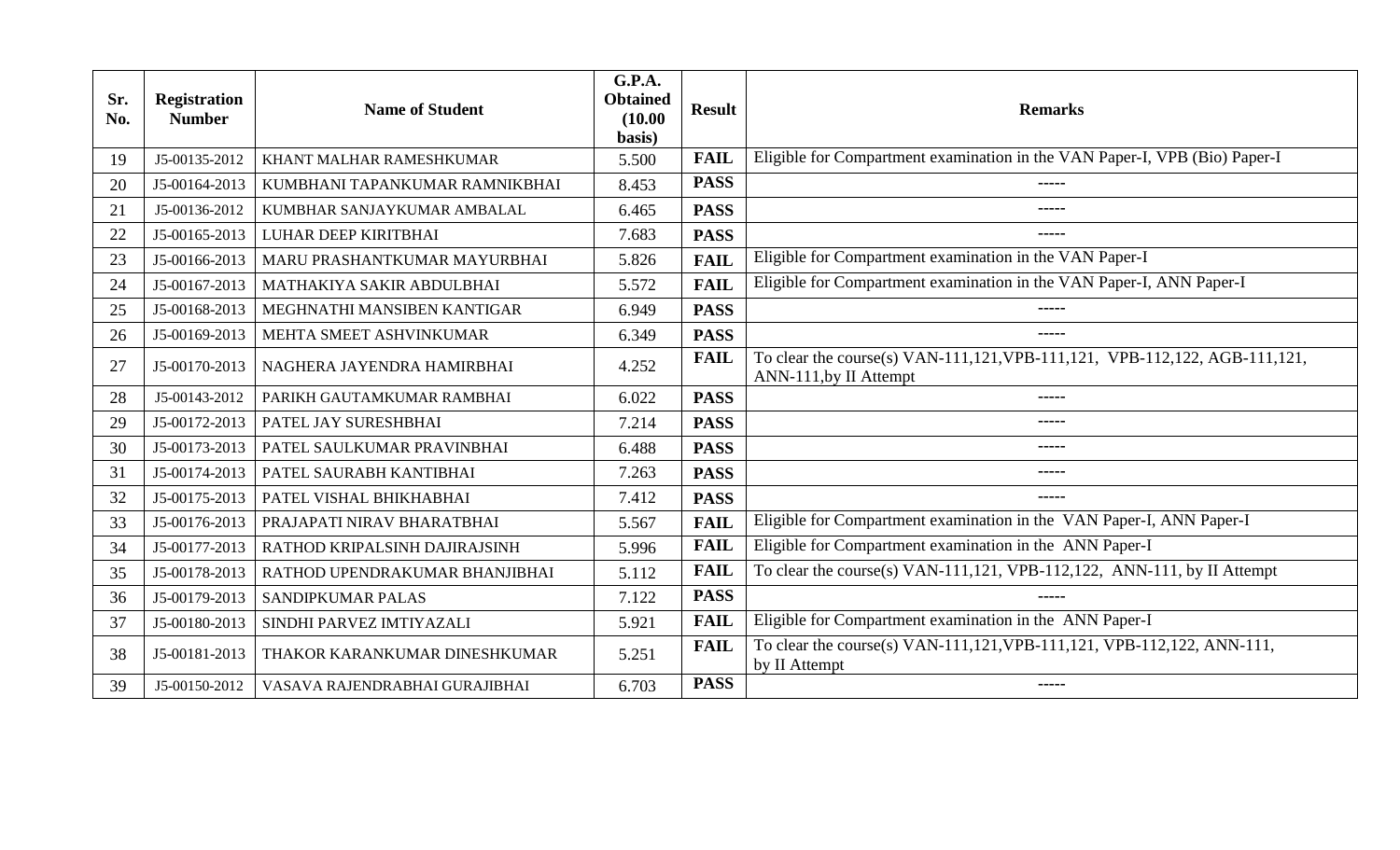| Sr.<br>No.                                       | <b>Registration</b><br><b>Number</b> | <b>Name of Student</b>          | <b>G.P.A.</b><br><b>Obtained</b><br>(10.00)<br>basis) | <b>Result</b> | <b>Remarks</b>                                   |
|--------------------------------------------------|--------------------------------------|---------------------------------|-------------------------------------------------------|---------------|--------------------------------------------------|
| <b>Compartment Examination held in July-2014</b> |                                      |                                 |                                                       |               |                                                  |
|                                                  | J5-00159-2013                        | GOHEL JYOTIKABEN VASANTKUMAR    | 5.949                                                 | <b>PASS</b>   | -----                                            |
| 2                                                | J5-00160-2013                        | <b>JALELA RAHUL RAMANIKBHAI</b> | 7.459                                                 | <b>PASS</b>   | -----                                            |
| 3                                                | J5-00135-2012                        | KHANT MALHAR RAMESHKUMAR        | 5.770                                                 | <b>PASS</b>   | -----                                            |
| $\overline{4}$                                   | J5-00166-2013                        | MARU PRASHANTKUMAR MAYURBHAI    | 6.050                                                 | <b>PASS</b>   | -----                                            |
| 5                                                | J5-00167-2013                        | MATHAKIYA SAKIR ABDULBHAI       | 5.870                                                 | <b>PASS</b>   | -----                                            |
| 6                                                | J5-00176-2013                        | PRAJAPATI NIRAV BHARATBHAI      | 5.551                                                 | <b>FAIL</b>   | To clear the course(s) ANN-111,121 by II Attempt |
| $\overline{7}$                                   | J5-00177-2013                        | RATHOD KRIPALSINH DAJIRAJSINH   | 6.071                                                 | <b>PASS</b>   | -----                                            |
| 8                                                | J5-00180-2013                        | SINDHI PARVEZ IMTIYAZALI        | 6.049                                                 | <b>PASS</b>   | -----                                            |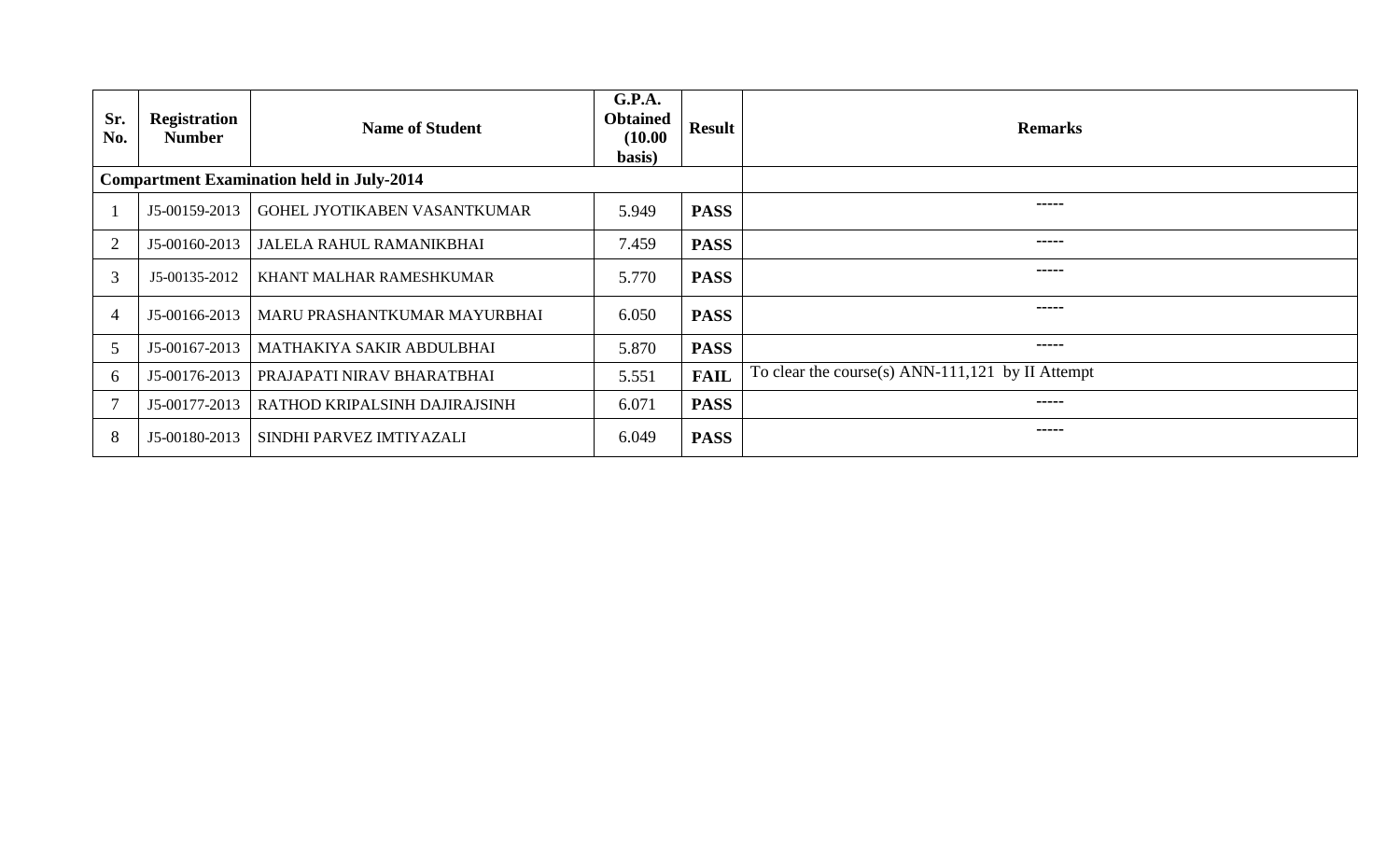The Results of **Second Professional Year (Regular-Repeater & Compartment**) **Annual Board Examination** held in **May-June/July-2014**, as per VCI pattern of B.V.Sc. & A. H. Degree course conducted by Junagadh Agricultural University, Junagadh at college of Veterinary Science & Animal Husbandry, Junagadh are declared as under.

| Sr.<br>No.      | <b>Registration</b><br><b>Number</b> | <b>Name of Student</b>                        | G.P.A.<br><b>Obtained</b> | <b>Result</b> | <b>Remarks</b>                                                                      |
|-----------------|--------------------------------------|-----------------------------------------------|---------------------------|---------------|-------------------------------------------------------------------------------------|
|                 |                                      |                                               | (10.00)                   |               |                                                                                     |
|                 |                                      |                                               | basis)                    |               |                                                                                     |
| $\mathbf{1}$    | J5-00118-2012                        | AMALIYAR MEHULKUMAR BABUBHAI                  | 6.257                     | <b>PASS</b>   |                                                                                     |
| 2               | J5-00119-2012                        | ANIKAR MAYANKKUMAR JAYANTILAL                 | 4.832                     | <b>FAIL</b>   | Eligible for Compartment examination in the Paper VPA-I, VAN-II                     |
| 3               | J5-00120-2012                        | BARASARA BHAUMIKKUMAR<br><b>RAGHAVAJIBHAI</b> | 5.453                     | <b>FAIL</b>   | Eligible for Compartment examination in the Paper VPA-I                             |
| $\overline{4}$  | J5-00121-2012                        | BHARAI MUNJA JADAVBHAI                        | 5.796                     | <b>PASS</b>   |                                                                                     |
| $5\overline{)}$ | J5-00122-2012                        | <b>BHAVSAR TANVI DINESHKUMAR</b>              | 6.330                     | <b>PASS</b>   |                                                                                     |
| 6               | J5-00126-2012                        | CHAUHAN JUHIBEN MANSUKHBHAI                   | 6.363                     | <b>PASS</b>   | $\frac{1}{2}$                                                                       |
| $\tau$          | J5-00068-2010                        | DEDUN BHADRESH CHIMANLAL                      | 5.985                     | <b>PASS</b>   | -----                                                                               |
| 8               | J5-00070-2010                        | DHOKIA MEHUL DILIPBHAI                        | 6.155                     | <b>PASS</b>   |                                                                                     |
| 9               | J5-00128-2012                        | <b>GIDA HARPALBHAI KANUBHAI</b>               | 7.677                     | <b>PASS</b>   |                                                                                     |
| 10              | J5-00097-2011                        | HUMBAL BRIJESH RAJESHBHAI                     | 6.030                     | <b>FAIL</b>   | Eligible for Compartment examination in the Paper VAN-II                            |
| 11              | J5-00129-2012                        | <b>ITALIYA JIGNESH MANUBHAI</b>               | 6.016                     | <b>PASS</b>   |                                                                                     |
| 12              | J5-00130-2012                        | JADAV HARDIKBHAI CHAMPAKBHAI                  | 5.419                     | <b>FAIL</b>   | Eligible for Compartment examination in the Paper VPA-I, VPP-I                      |
| 13              | J5-00131-2012                        | KAMALIYA RAMBHAI UKABHAI                      | 6.314                     | <b>PASS</b>   | $\cdots$                                                                            |
| 14              | J5-00133-2012                        | KANZARIYA JAGDISH MOHANBHAI                   | 6.512                     | <b>PASS</b>   |                                                                                     |
| 15              | J5-00137-2012                        | LADUMOR KAMLESHBHAI RANABHAI                  | 6.675                     | <b>PASS</b>   | $\frac{1}{2}$                                                                       |
| 16              | J5-00099-2011                        | LADUMOR VIPULKUMAR CHANABHAI                  | 5.712                     | <b>PASS</b>   | $- - - - -$                                                                         |
| 17              | J5-00100-2011                        | LUNAGARIYA BRIJESHKUMAR VRAJLAL               | 5.605                     | <b>FAIL</b>   | To clear the course(s) VPA-211,221,222, VAN-211,221, VPP-211, 221, by II Attempt    |
| 18              | J5-00138-2012                        | MAHAJAN DINESH SUBHASHBHAI                    | 5.554                     | <b>FAIL</b>   | Eligible for Compartment examination in the Paper VPA-I                             |
| 19              | J5-00139-2012                        | MAKWANA CHANDRASINH NARANBHAI                 | 5.437                     | <b>FAIL</b>   | Eligible for Compartment examination in the Paper ANN-II                            |
| 20              | J5-00140-2012                        | MALAKIYA RAJESHBHAI ARAJANBHAI                | 5.327                     | <b>FAIL</b>   | To clear the course(s) VPA-211, 221, 222, VAN-211, 221, VPP-211, 221, by II Attempt |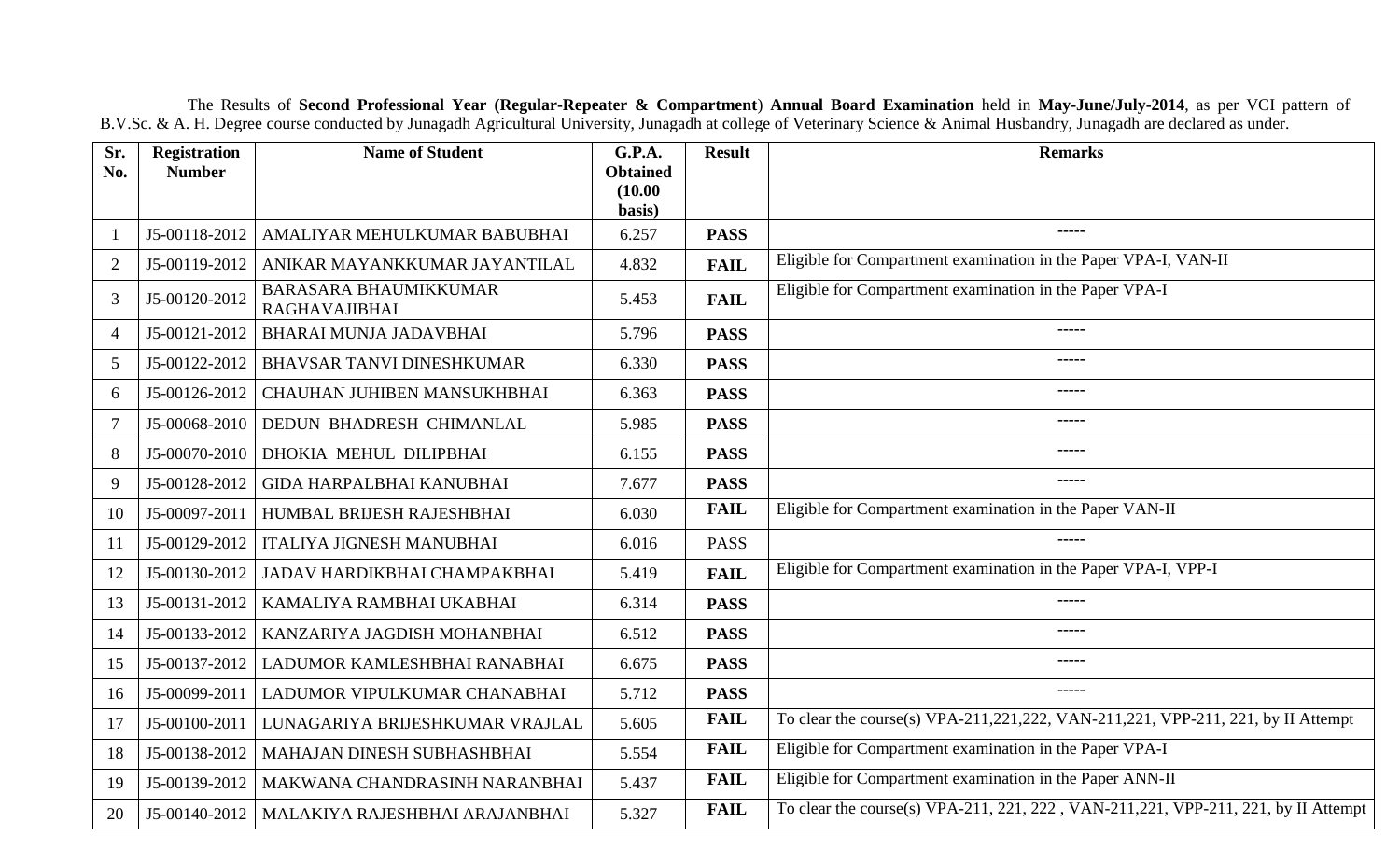| Sr. | <b>Registration</b> | <b>Name of Student</b>                      | G.P.A.            | <b>Result</b> | <b>Remarks</b>                                                                                      |
|-----|---------------------|---------------------------------------------|-------------------|---------------|-----------------------------------------------------------------------------------------------------|
| No. | <b>Number</b>       |                                             | <b>Obtained</b>   |               |                                                                                                     |
|     |                     |                                             | (10.00)<br>basis) |               |                                                                                                     |
| 21  | J5-00141-2012       | NALIYAPARA HARDIKKUMAR<br><b>BHUPATBHAI</b> | 6.139             | <b>PASS</b>   | -----                                                                                               |
| 22  | J5-00142-2012       | <b>ODEDARA RAJAT NILESH</b>                 | 6.311             | <b>PASS</b>   | -----                                                                                               |
| 23  | J5-00102-2011       | PANCHALA VIPUL PARSOTAMBHAI                 | 5.407             | <b>FAIL</b>   | Eligible for Compartment examination in the Paper VAN-II                                            |
| 24  | J5-00082-2010       | PARMAR PRAVINBHAI ANADABHAI                 | 5.461             | <b>FAIL</b>   | Eligible for Compartment examination in the Paper VPP-I, ANN-II                                     |
| 25  | J5-00107-2011       | PATEL IDRISH HANIFBHAI                      | 5.439             | <b>FAIL</b>   | Eligible for Compartment examination in the Paper VPA-I, VPP-I                                      |
| 26  | J5-00144-2012       | PATEL NIKUNJKUMAR RASIKLAL                  | 4.913             | <b>FAIL</b>   | To clear the course(s) VPA-211, 221, 222, ANN-211, VMC-211, 221, VPP-211, 221, by II<br>Attempt     |
| 27  | J5-00145-2012       | PATEL YOGESH MAHENDRABHAI                   | 6.769             | <b>PASS</b>   | -----                                                                                               |
| 28  | J5-00085-2010       | PIPALIYA JAYDEEP DINESHBHAI                 | 5.508             | <b>FAIL</b>   | Eligible for Compartment examination in the Paper VPA-I                                             |
| 29  | J5-00146-2012       | PRAJAPATI JAIMINKUMAR ARVINDBHAI            | 5.898             | <b>FAIL</b>   | Eligible for Compartment examination in the Paper VPP-I                                             |
| 30  | J5-00147-2012       | PRAJAPATI SURESHBHAI JETHABHAI              | 4.991             | <b>FAIL</b>   | To clear the course(s) VPA-211, 221, 222, VMC-211, 221, VPP-211, 221, VAN-211, 221<br>by II Attempt |
| 31  | J5-00115-2011       | TAVIYAD ASHVINKUMAR RATANBHAI               | 6.111             | <b>PASS</b>   | -----                                                                                               |
| 32  | J5-00148-2012       | THAKOR JIGARJI CHATURJI                     | 8.036             | <b>PASS</b>   | -----                                                                                               |
| 33  | J5-00149-2012       | VAJA RAHULKUMAR KARSHANBHAI                 | 5.464             | <b>FAIL</b>   | To clear the course(s) VPA-211, 221, 222, VPP-211, 221, ANN-211 by II Attempt                       |
| 34  | J5-00151-2012       | YAGNIK NINAD KETANKUMAR                     | 6.489             | <b>PASS</b>   | -----                                                                                               |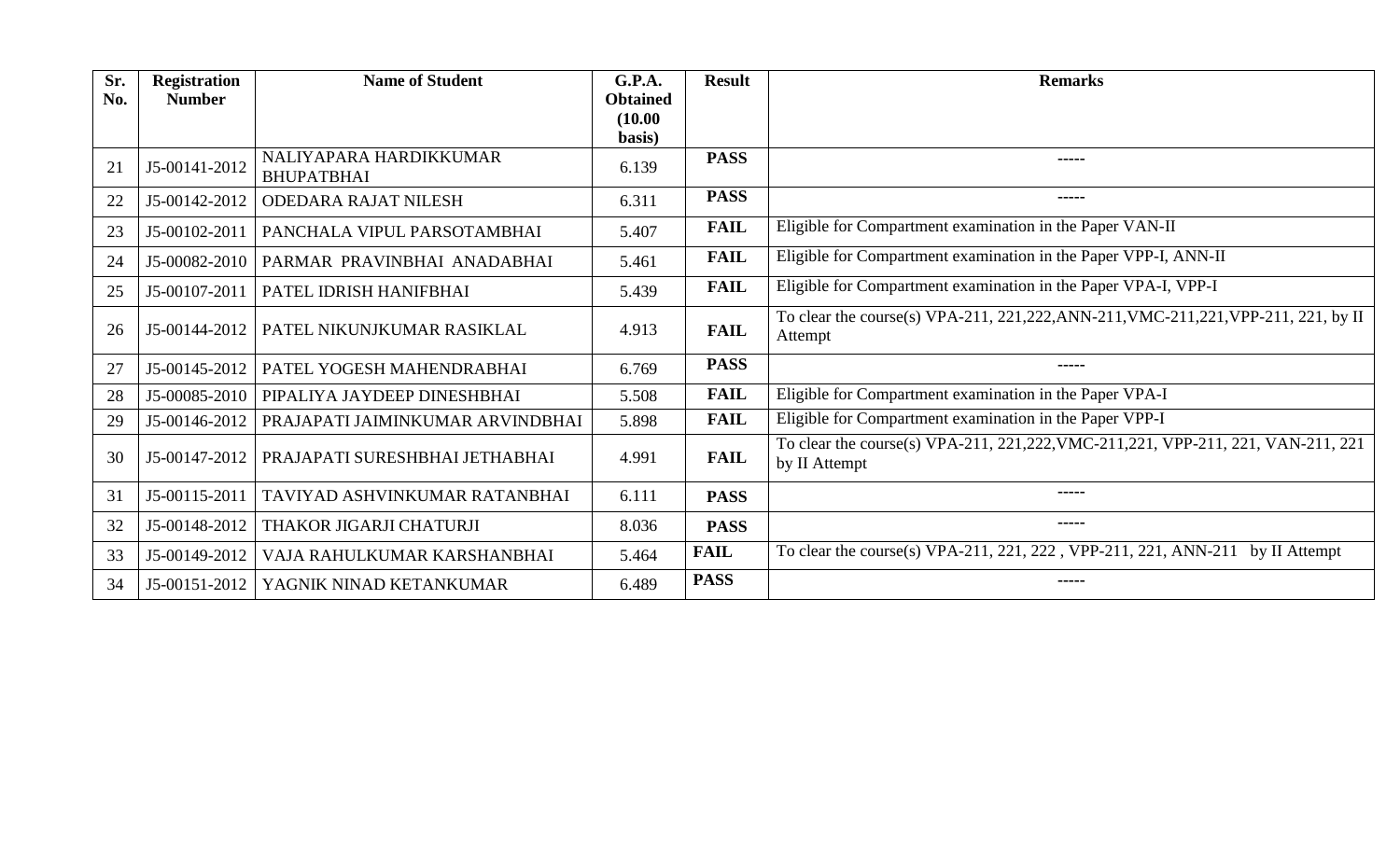| Sr.<br>No.     | <b>Registration</b><br><b>Number</b> | <b>Name of Student</b>                               | G.P.A.<br><b>Obtained</b> | <b>Result</b> | <b>Remarks</b>                                                                                                                                                                                                                                                                                                                                                                                                                                                                         |
|----------------|--------------------------------------|------------------------------------------------------|---------------------------|---------------|----------------------------------------------------------------------------------------------------------------------------------------------------------------------------------------------------------------------------------------------------------------------------------------------------------------------------------------------------------------------------------------------------------------------------------------------------------------------------------------|
|                |                                      |                                                      | (10.00)<br>basis)         |               |                                                                                                                                                                                                                                                                                                                                                                                                                                                                                        |
|                |                                      | <b>Compartment Examination held in July-2014</b>     |                           |               |                                                                                                                                                                                                                                                                                                                                                                                                                                                                                        |
|                | J5-00119-2012                        | ANIKAR MAYANKKUMAR JAYANTILAL                        | 5.279                     | <b>PASS</b>   | -----                                                                                                                                                                                                                                                                                                                                                                                                                                                                                  |
| $\overline{2}$ | J5-00120-2012                        | <b>BARASARA BHAUMIKKUMAR</b><br><b>RAGHAVAJIBHAI</b> | 5.520                     | <b>PASS</b>   | $- - - - -$                                                                                                                                                                                                                                                                                                                                                                                                                                                                            |
| 3              | J5-00097-2011                        | HUMBAL BRIJESH RAJESHBHAI                            | 6.147                     | <b>PASS</b>   | -----                                                                                                                                                                                                                                                                                                                                                                                                                                                                                  |
| $\overline{4}$ | J5-00130-2012                        | JADAV HARDIKBHAI CHAMPAKBHAI                         | 5.562                     | <b>PASS</b>   | -----                                                                                                                                                                                                                                                                                                                                                                                                                                                                                  |
| 5              | J5-00138-2012                        | MAHAJAN DINESH SUBHASHBHAI                           | 5.639                     | <b>PASS</b>   | $- - - - -$                                                                                                                                                                                                                                                                                                                                                                                                                                                                            |
| 6              | J5-00139-2012                        | MAKWANA CHANDRASINH NARANBHAI                        | 5.521                     | <b>PASS</b>   | $\begin{array}{cccccccccccccc} \multicolumn{2}{c}{} & \multicolumn{2}{c}{} & \multicolumn{2}{c}{} & \multicolumn{2}{c}{} & \multicolumn{2}{c}{} & \multicolumn{2}{c}{} & \multicolumn{2}{c}{} & \multicolumn{2}{c}{} & \multicolumn{2}{c}{} & \multicolumn{2}{c}{} & \multicolumn{2}{c}{} & \multicolumn{2}{c}{} & \multicolumn{2}{c}{} & \multicolumn{2}{c}{} & \multicolumn{2}{c}{} & \multicolumn{2}{c}{} & \multicolumn{2}{c}{} & \multicolumn{2}{c}{} & \multicolumn{2}{c}{} & \$ |
| $\overline{7}$ | J5-00102-2011                        | PANCHALA VIPUL PARSOTAMBHAI                          | 5.543                     | <b>PASS</b>   | -----                                                                                                                                                                                                                                                                                                                                                                                                                                                                                  |
| 8              | J5-00082-2010                        | PARMAR PRAVINBHAI ANADABHAI                          | 5.756                     | <b>PASS</b>   | -----                                                                                                                                                                                                                                                                                                                                                                                                                                                                                  |
| 9              | J5-00107-2011                        | PATEL IDRISH HANIFBHAI                               | 5.807                     | <b>PASS</b>   | -----                                                                                                                                                                                                                                                                                                                                                                                                                                                                                  |
| 10             | J5-00085-2010                        | PIPALIYA JAYDEEP DINESHBHAI                          | 5.488                     | <b>PASS</b>   |                                                                                                                                                                                                                                                                                                                                                                                                                                                                                        |
| 11             | J5-00146-2012                        | PRAJAPATI JAIMINKUMAR ARVINDBHAI                     | 6.021                     | <b>PASS</b>   | -----                                                                                                                                                                                                                                                                                                                                                                                                                                                                                  |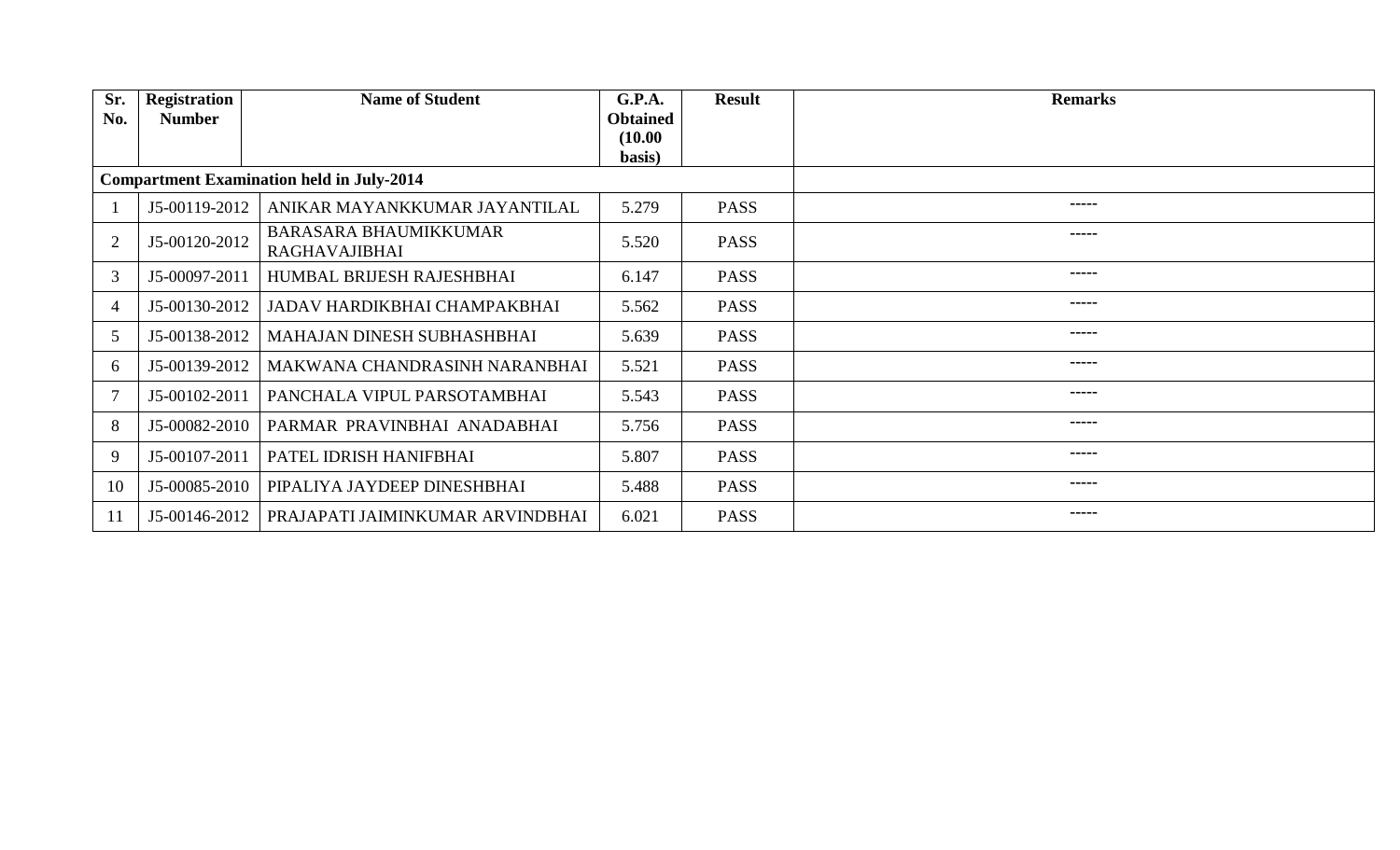The Results of **Third Professional Year (Regular & Compartment**) **Annual Board Examination** held in **May-June/July-2014**, as per VCI pattern of B.V.Sc. & A. H. Degree course conducted by Junagadh Agricultural University, Junagadh at college of Veterinary Science & Animal Husbandry, Junagadh are declared as under.

| Sr.<br>No.     | Registration<br><b>Number</b> | <b>Name of Student</b>              | G.P.A.<br><b>Obtained</b><br>$(10.00 \text{ basis})$ | <b>Result</b> | <b>Remarks</b>                                           |
|----------------|-------------------------------|-------------------------------------|------------------------------------------------------|---------------|----------------------------------------------------------|
| $\mathbf{1}$   | J5-00060-2010                 | ASARI MAYURKUMAR CHHAGANBHAI        | 7.828                                                | <b>PASS</b>   |                                                          |
| $\overline{2}$ | J5-00061-2010                 | ASODIYA FORAM ARVINDBHAI            | 7.188                                                | <b>PASS</b>   | $\frac{1}{2}$                                            |
| 3              | J5-00090-2011                 | BEGADIYA HARDIKKUMAR BAKULBHAI      | 7.252                                                | <b>PASS</b>   | -----                                                    |
| $\overline{4}$ | J5-00091-2011                 | BHADARKA DIXITA HAMIRBHAI           | 6.976                                                | <b>PASS</b>   |                                                          |
| 5              | J5-00092-2011                 | BHAGIYA ASHISHKUMAR HEMANTBHAI      | 7.033                                                | <b>PASS</b>   | -----                                                    |
| 6              | J5-00062-2010                 | BHARVAD RAJENDRAKUMA RRANCHHODBHAI  | 5.469                                                | <b>FAIL</b>   | Eligible for Compartment examination in the Paper VPP-II |
| $\overline{7}$ | J5-00063-2010                 | BORADIYA PRADIPKUMAR CHAITANYAKUMAR | 6.517                                                | <b>PASS</b>   | $\frac{1}{2}$                                            |
| 8              | J5-00065-2010                 | CHAUHAN JALPA GOVINDBHAI            | 6.033                                                | <b>PASS</b>   |                                                          |
| 9              | J5-00093-2011                 | CHIKHALIYA PIYUSH SURESHBHAI        | 6.696                                                | <b>PASS</b>   | -----                                                    |
| 10             | J5-00094-2011                 | CHORAVADA DIVYAPRAKASH RAMJIBHAI    | 5.987                                                | <b>FAIL</b>   | Eligible for Compartment examination in the Paper VPP-II |
| <sup>11</sup>  | J5-00041-2009                 | GHOGHARI HITESHKUMAR NAROTAMBHAI    | 5.477                                                | <b>FAIL</b>   | Eligible for Compartment examination in the Paper VPP-II |
| 12             | J5-00096-2011                 | GOHIL BHARATBHAI CHHAGANBHAI        | 6.865                                                | <b>PASS</b>   | -----                                                    |
| 13             | J5-00075-2010                 | KHANT PANKAJKUMAR GOMAJIBHAI        | 6.324                                                | <b>PASS</b>   | -----                                                    |
| 14             | J5-00077-2010                 | KOTHARI HIREN ASHOKBHAI             | 7.016                                                | <b>PASS</b>   | $\cdots \cdots \cdots$                                   |
| 15             | J5-00078-2010                 | MALVIYA JASMIN ANILBHAI             | 7.684                                                | <b>PASS</b>   | -----                                                    |
| 16             | J5-00079-2010                 | MORI NITINKUMAR HARIBHAI            | 5.923                                                | <b>PASS</b>   | $\cdots \cdots$                                          |
| 17             | J5-00101-2011                 | PANCHAL PRATIKKUMAR PRAVINBHAI      | 6.504                                                | <b>PASS</b>   | $\frac{1}{2}$                                            |
| 18             | J5-00103-2011                 | PANDYA MAMTABEN NILADHAR            | 7.417                                                | <b>PASS</b>   | $- - - - -$                                              |
| 19             | J5-00080-2010                 | PANDYA SAMIRKUMAR HARSHADRAI        | 5.671                                                | <b>FAIL</b>   | Eligible for Compartment examination in the Paper VPP-II |
| 20             | J5-00081-2010                 | PARMAR CHETNA KARABHAI              | 6.878                                                | <b>PASS</b>   | $- - - - - -$                                            |
| 21             | J5-00105-2011                 | PATA BHARAT ARABHAMBHAI             | 6.191                                                | <b>PASS</b>   |                                                          |
| 22             | J5-00106-2011                 | PATEL HARDIK JAYANTIBHAI            | 7.237                                                | <b>PASS</b>   |                                                          |
| 23             | J5-00083-2010                 | PATEL JEEMI ARVINDBHAI              | 5.760                                                | <b>FAIL</b>   | Eligible for Compartment examination in the Paper VPB-II |
| 24             | J5-00110-2011                 | SISODIYA HATHISHINH AALIGBHAI       | 6.456                                                | <b>PASS</b>   | $\cdots$                                                 |
| 25             | J5-00111-2011                 | SOLANKI AJAYKUMAR KARANSINH         | 7.921                                                | <b>PASS</b>   | -----                                                    |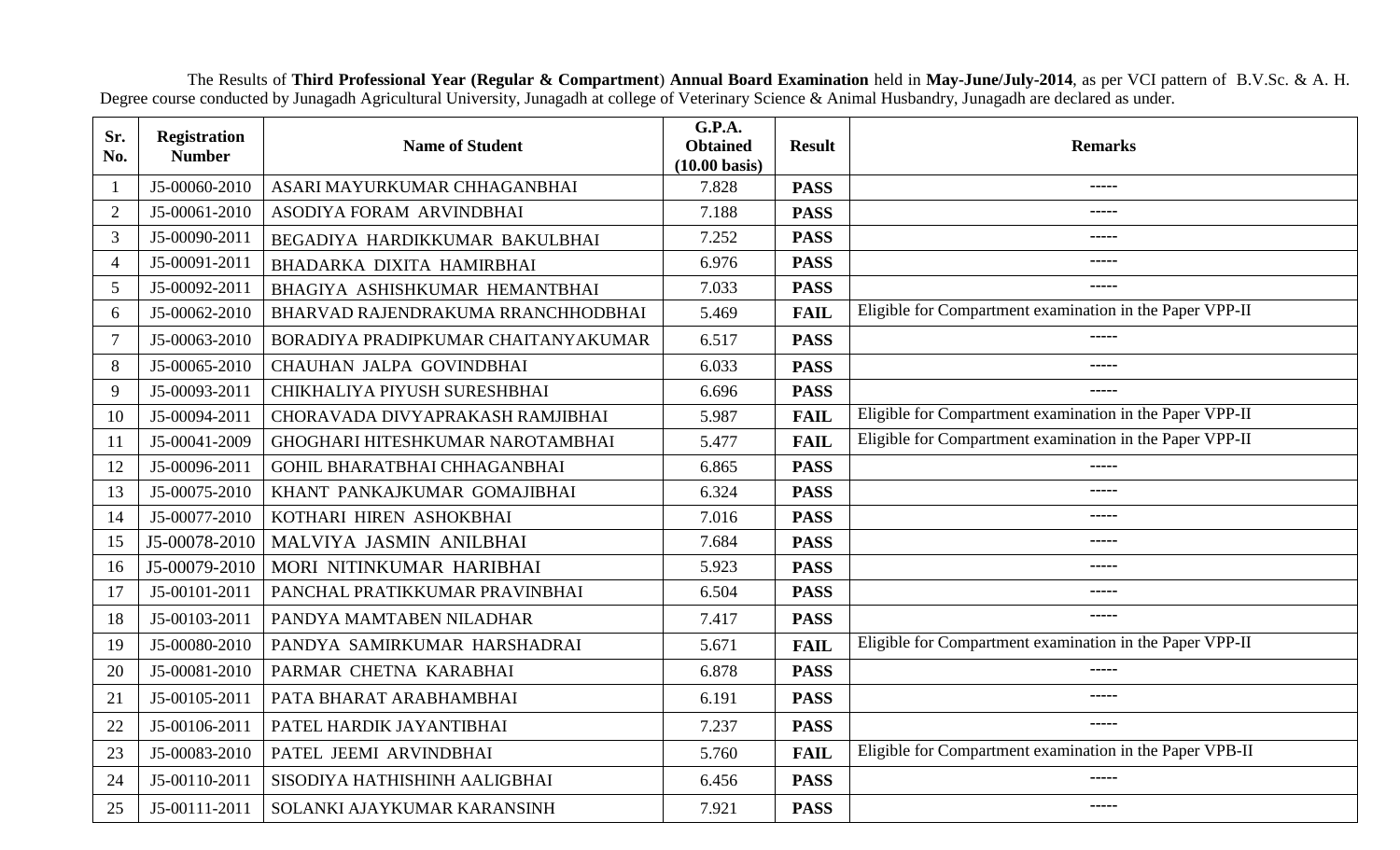| Sr.<br>No.     | <b>Registration</b><br><b>Number</b> | <b>Name of Student</b>                           | G.P.A.<br><b>Obtained</b><br>$(10.00 \text{ basis})$ | <b>Result</b> | <b>Remarks</b>                                           |
|----------------|--------------------------------------|--------------------------------------------------|------------------------------------------------------|---------------|----------------------------------------------------------|
| 26             | J5-00112-2011                        | SOLANKI KOMALBEN SANJAYKUMAR                     | 7.188                                                | <b>PASS</b>   | -----                                                    |
| 27             | J5-00086-2010                        | SOLANKI RAJAN SHAILESHBHAI                       | 5.902                                                | <b>FAIL</b>   | Eligible for Compartment examination in the Paper VPP-II |
| 28             | J5-00113-2011                        | SOLANKI SHIVANI LAXMANBHAI                       | 7.521                                                | <b>PASS</b>   | -----                                                    |
| 29             | J5-00114-2011                        | SUTHAR ALPESHKUMAR PUNJALAL                      | 6.907                                                | <b>PASS</b>   | -----                                                    |
| 30             | J5-00116-2011                        | TRIVEDI SUMANBHAI PRAKASHBHAI                    | 6.745                                                | <b>PASS</b>   | -----                                                    |
| 31             | J5-00117-2011                        | ZALA ANIRUDDHSINH MANHARSINH                     | 6.364                                                | <b>FAIL</b>   | Eligible for Compartment examination in the Paper VPP-II |
|                |                                      | <b>Compartment Examination held in July-2014</b> |                                                      |               |                                                          |
|                | J5-00062-2010                        | BHARVAD RAJENDRAKUMA RRANCHHODBHAI               | 5.461                                                | <b>FAIL</b>   | To clear the course(s) VPP--311, 321, 322 by II Attempt  |
| $\overline{2}$ | J5-00094-2011                        | CHORAVADA DIVYAPRAKASH RAMJIBHAI                 | 6.190                                                | <b>PASS</b>   | -----                                                    |
| 3              | J5-00041-2009                        | GHOGHARI HITESHKUMAR NAROTAMBHAI                 | 5.418                                                | <b>FAIL</b>   | To clear the course(s) VPP--311, 321, 322 by II Attempt  |
| $\overline{4}$ | J5-00080-2010                        | PANDYA SAMIRKUMAR HARSHADRAI                     | 5.778                                                | <b>PASS</b>   | -----                                                    |
| 5              | J5-00083-2010                        | PATEL JEEMI ARVINDBHAI                           | 5.895                                                | <b>PASS</b>   |                                                          |
| 6              | J5-00086-2010                        | SOLANKI RAJAN SHAILESHBHAI                       | 5.866                                                | <b>FAIL</b>   | To clear the course(s) VPP--311, 321, 322 by II Attempt  |
|                | J5-00117-2011                        | ZALA ANIRUDDHSINH MANHARSINH                     | 6.597                                                | <b>PASS</b>   |                                                          |